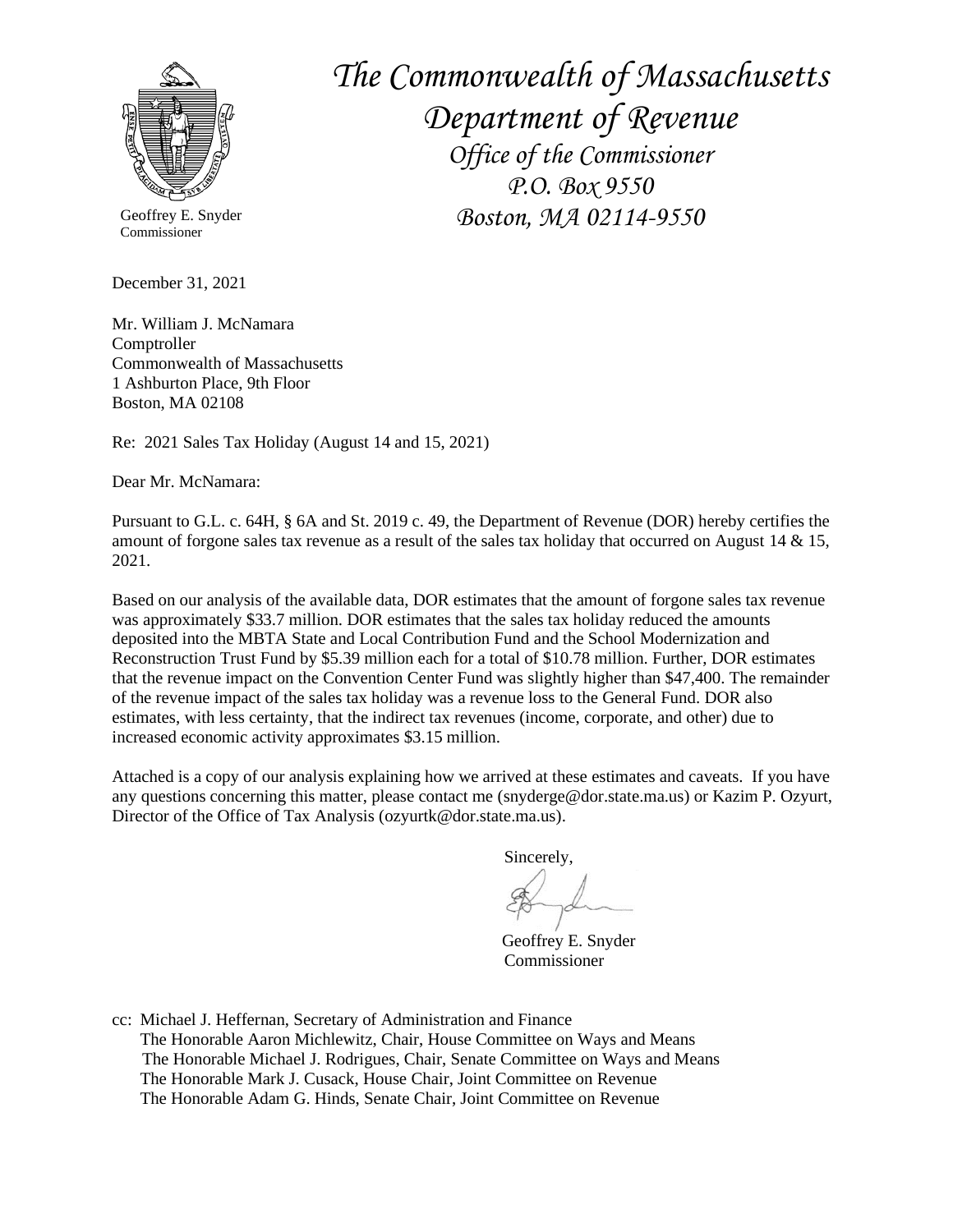\_\_\_\_\_\_\_\_\_\_\_\_\_\_\_\_\_\_\_\_\_\_\_\_\_\_\_\_\_\_\_\_\_\_\_\_\_\_\_\_\_\_\_\_\_\_\_\_\_\_\_\_\_\_\_\_\_\_\_\_\_\_\_\_\_\_

## **Title: 2021 Sales Tax Holiday (August 14 and 15, 2021)**

**Legal Reference:** G.L. c. 64H, § 6A and St. 2019 c. 49<sup>1</sup>

**Overview:** Generally, the state imposes a sales and use tax at the rate of 6.25% on the purchase prices of many "tangible" goods, utilities, and telecommunications services, and on meals served at restaurants. Residential electricity, gas, steam, and certain telecommunications charges are exempt from the sales tax under the current law. The sales/use tax statutes also contain various other product-based exemptions, *i.e.,*  food, prescription medicines, certain medical products, and clothing with a sales price of up to \$175.

The sales tax holiday legislation waives the sales tax on otherwise taxable non-businesses purchases made on the "annual sales tax holiday", except purchases of telecommunications services, tobacco products, marijuana or marijuana products, alcoholic beverages, gas, steam, electricity, motor vehicles, motorboats, meals, and any single item the price of which was in excess of \$2,500. Prior sales and layaway sales are not eligible for the sales tax holiday exemption.

In 2021, the sales tax holiday occurred on August 14 and August 15.<sup>2</sup>

**Data, Assumption, and Methodology:** The Department of Revenue does not collect data on the amount of taxable purchases made by businesses versus non-businesses, nor does it track sales of individual items. As a result, we extrapolated estimates using aggregated data that we were able to obtain. We conducted the analysis in two different ways: (1) based on monthly sales tax return data; and (2) credit card transactions and sales tax collections data.

Under the first method, we used DOR sales tax return data to produce an estimate of the amount of exempt sales on the dates of the sales tax holiday. Generally, sales are reported by retailers on a monthly basis, so we don't know how much they sold on any specific day of a particular month. The appropriate place for sales tax filers to report their exempt sales from the sales tax holiday is on line 2 of the sales tax return<sup>3</sup>, labeled "Sales for Resale/Exempt Sales or Other Adjustments". We analyzed the returns of taxpayers identifying themselves by NAICS<sup>4</sup> code as part of the broad category of retailers, although this does leave out some retail sales made by other businesses. By focusing on retailers, we think that the result from this method somewhat understates the amount of forgone revenues.

The sales tax holiday was not in effect in 2009, 2016, and 2017 during the past 12 years. To assess the revenue impact of the 2021 sales tax holiday, the exempt sales in August 2021 was compared to those in August 2016 and 2017 and in May-July 2021 when there was no sales tax holiday, after controlling for the fluctuation of monthly gross sales. Based on this method, the 2021 sales tax holiday was estimated to have reduced sales tax revenue by \$25.6 million.

The estimate produced by this method fails to consider the impacts from businesses that identify themselves in NAICS categories other than principally making retail sales. As a result, this method may exclude the possibility that some transactions in other NAICS categories could be such sales that were

<sup>&</sup>lt;sup>1</sup> St. 2019 c.49 amends G.L. c. 64H, § 6A to exclude "meals".

<sup>2</sup> <https://www.mass.gov/info-details/sales-tax-holiday-frequently-asked-questions#after-the-sales-tax-holiday->

<sup>3</sup> See form ST-9, available on DOR's website: [https://www.mass.gov/files/documents/2017/12/12/dor-sales-use-form-st-](https://www.mass.gov/files/documents/2017/12/12/dor-sales-use-form-st-9.pdf?_ga=2.155491384.22386900.1541626355-212796560.1535490284)[9.pdf?\\_ga=2.155491384.22386900.1541626355-212796560.1535490284](https://www.mass.gov/files/documents/2017/12/12/dor-sales-use-form-st-9.pdf?_ga=2.155491384.22386900.1541626355-212796560.1535490284)

<sup>&</sup>lt;sup>4</sup> NAICS is the North American Industrial Classification System, under which businesses are supposed to identify their principal industry.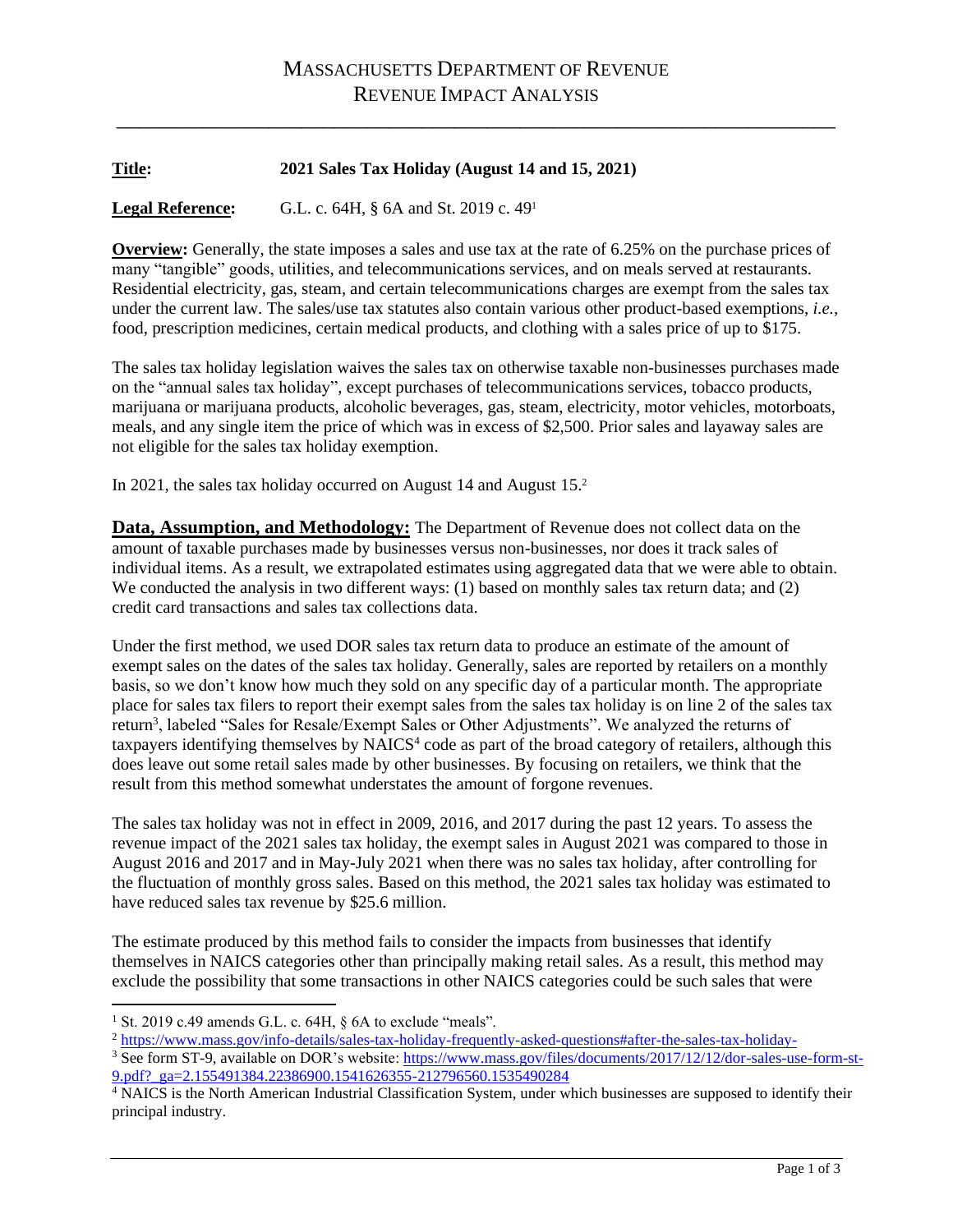## MASSACHUSETTS DEPARTMENT OF REVENUE REVENUE IMPACT ANALYSIS

\_\_\_\_\_\_\_\_\_\_\_\_\_\_\_\_\_\_\_\_\_\_\_\_\_\_\_\_\_\_\_\_\_\_\_\_\_\_\_\_\_\_\_\_\_\_\_\_\_\_\_\_\_\_\_\_\_\_\_\_\_\_\_\_\_\_

affected by the sales tax holiday. Ignoring this possibility may understate the amount of forgone revenue. To account for this possibility or to confirm the estimate generated by this method, we used a second method based on credit card transaction data as in previous years.

Under the second methodology, we obtained data on credit card sales transactions which occurred in Massachusetts from a major credit card company for the month of August 2005 and August 2018<sup>5</sup> in order to determine the percentage of credit card sales volume attributable to transactions during the sales tax holiday compared to the total transactions for the month as a whole. We assumed that such percentage on average would be still valid in August 2021 and applied it to DOR's sales tax collections for that month. The estimated total tax impact from this methodology was \$41.9 million. Note that although not all sales were exempt on the sales tax holiday weekend, for the purposes of this analysis we assumed that they were, and thus our estimate under this methodology is expected to somewhat overstate the amount of forgone revenue.

Our final midpoint estimate turns out to be \$33.7 million. The static revenue loss figures reported in the table in the following section appear to represent a reasonable range of values for the amount of forgone revenue attributable to the sales tax holiday on August 14 and 15, 2021.

**State Fiscal Year Revenue Loss Estimate:** Under the current law, the sales tax holiday is no longer scheduled as a one-time event but a permanent annual event<sup>6</sup>. In this report, however, we provide a revenue loss estimate only for the 2021 sales tax holiday.

| <b>Fiscal Year</b> | Lower Bound | Midpoint | <b>Upper Bound</b> |
|--------------------|-------------|----------|--------------------|
| ״ר∩י               | \$25.6      | \$33.7   | \$41.9             |

**Sales Tax Revenue Loss Due to the 2021 Sales Tax Holiday (\$ millions)**

## *Revenues Forgone by Fund:*

Regular sales tax revenue is currently deposited into the General Fund, the MBTA State and Local Contribution Fund<sup>7</sup>, the School Modernization and Reconstruction Trust Fund<sup>8</sup>, and the Convention Center Fund<sup>9</sup>. In FY13 and previous fiscal years, a portion of regular sales tax revenue was deposited into the Commonwealth Transportation Fund<sup>10</sup>. However, this is not the case under the current law<sup>11</sup>. We estimate that the sales tax holiday lowered the amounts deposited into the MBTA State and Local Contribution Fund and the School Modernization and Reconstruction Trust Fund by \$5.39 million each for a total of \$10.78 million. The impact on the Convention Center Fund was slightly higher than \$47,400. The remainder of the impact was on the General Fund.

<sup>5</sup> Most recently available credit card data is for 2018.

<sup>6</sup> See G.L. c 64H § 6A.

<sup>7</sup> See Chapter 127 of the Acts of 1999.

<sup>8</sup> See Chapter 210 of the Acts of 2004.

<sup>&</sup>lt;sup>9</sup> See Chapter 152 of the Acts of 1997, as amended.

<sup>&</sup>lt;sup>10</sup> See Chapter 35 of the Acts of 2009.

<sup>&</sup>lt;sup>11</sup> See Chapter 46 of the Acts of 2013, Section 25 and 26.